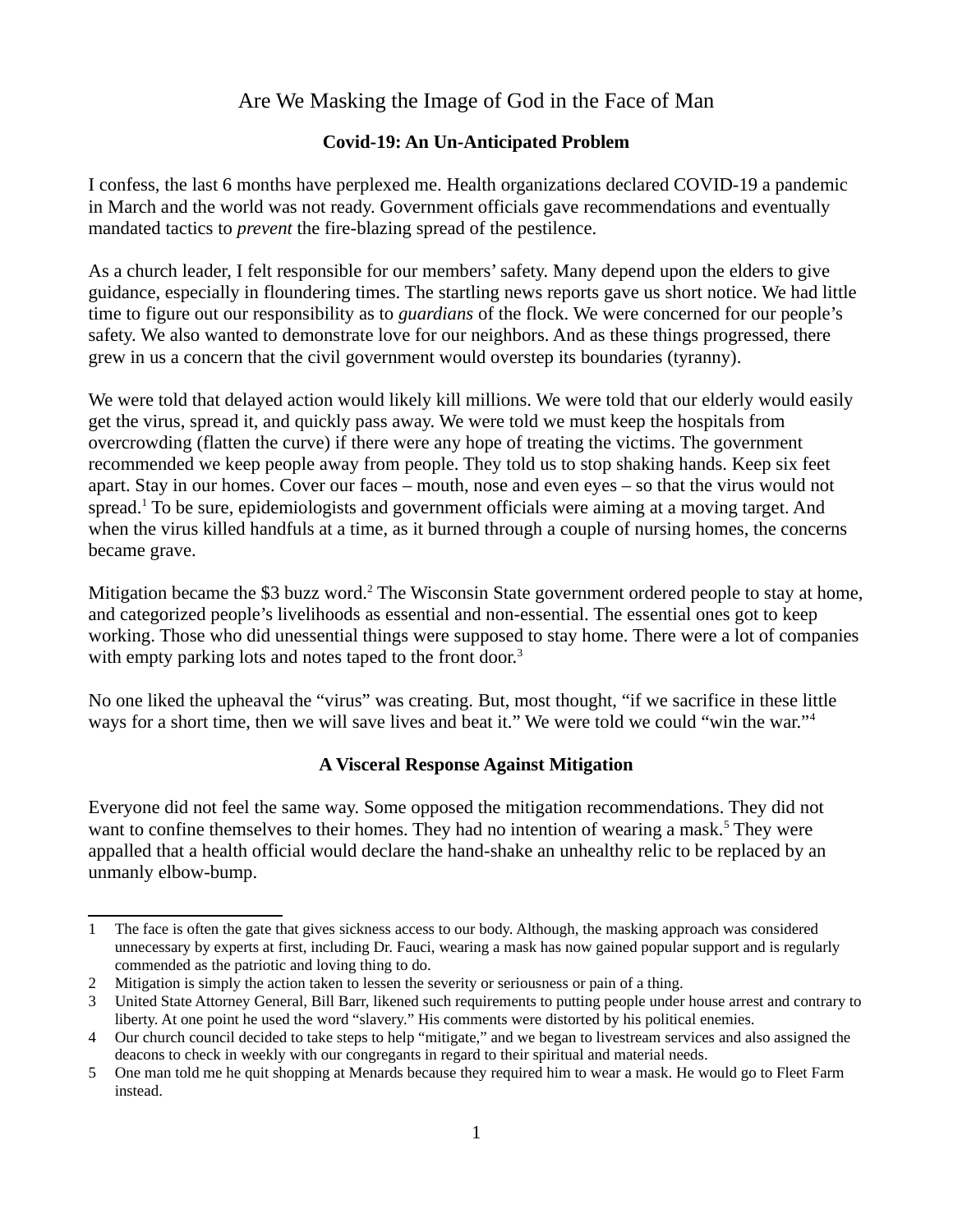The reaction of mitigation opponents felt visceral to me (from the gut). They would hear a government recommendation and become instantly repulsed by it. It was as if by instinct. The calls to change their lifestyle were unacceptable.

Of course, that is painting with a broad brush. People's motives varied. Some were simply careless. Others thought the virus was a hoax. A few followed what they deemed *better* health science. And still more complied initially but then balked once the government mandates started.

As the government and church leaders continued to wrestle with safety concerns, time passed. A couple of days became a week. A week or two, turned into a month. And all-of-a-sudden, we are a half-year into it and wondering what's next.

Meanwhile, my thinking shifted like a restless body under the covers. For months, it had nagged at me. I couldn't help feeling, there was an underlying or primal cause being forgotten. Could the base, instinctive reaction of the resisters really be a God-given response? Was there something seminal, fundamental to our humanity, feeding the tension? Now, I have come to believe, the Garden of Eden is at the root.

## **God's Edenic Order**

For me,<sup>[6](#page-1-0)</sup> things have been boiled down. The layers have been removed, and I can see a little more clearly what is at stake. At stake is God's purpose for humanity as mentioned originally, in the Garden of Eden. Two things in particular have surfaced. 1. God gave us six days to labor and the seventh for rest and worship. 2. God made us in His image. It is our identity, and we must not deface or obscure it.

Both have been threatened (or put aside) in efforts to mitigate the virus. The first, God's Week, was jeopardized by stay-at-home orders. People were told not to leave their houses for work, and not to gather for worship on the Lord's Day. The second, God's Image, was jeopardized by mandatory maskwearing laws, once we were required to cover our faces.

The stay-at-home orders kept people away from others, but the collateral damage was severe. It crippled the economy, and distanced people emotionally and spiritually. However, with this paper, I wish to focus on the second threat. I intend to make a case that the image of God is seen in the face of man. And, if we commit to covering up our faces, even temporarily, without an obvious life-saving benefit, we will dishonor God and dehumanize people. I am not as concerned for the medical advantages or disadvantages of mask wearing as a means to prevent the spread of the virus.<sup>[7](#page-1-1)</sup>

<span id="page-1-0"></span><sup>6</sup> My mind works slower than some. Maybe, instead, we should call it different. I compare my brain to a dog gnawing on a stick vs. a beaver chewing one. Beavers figure out the task and get right to the point. Dog's just gnaw around on it for a long while. They leave it lay and come back to it again and again.

<span id="page-1-1"></span><sup>7</sup> There are two views (and more) of science that speak to the health effects of mask wearing. I do not take a side. It is not my purpose in the paper to speak scientifically, but rather theologically. This does not mean the question of science and health and mitigation is unimportant to the topic. I will address some of that later. Getting the virus must not be equated with dying, although it can lead to death.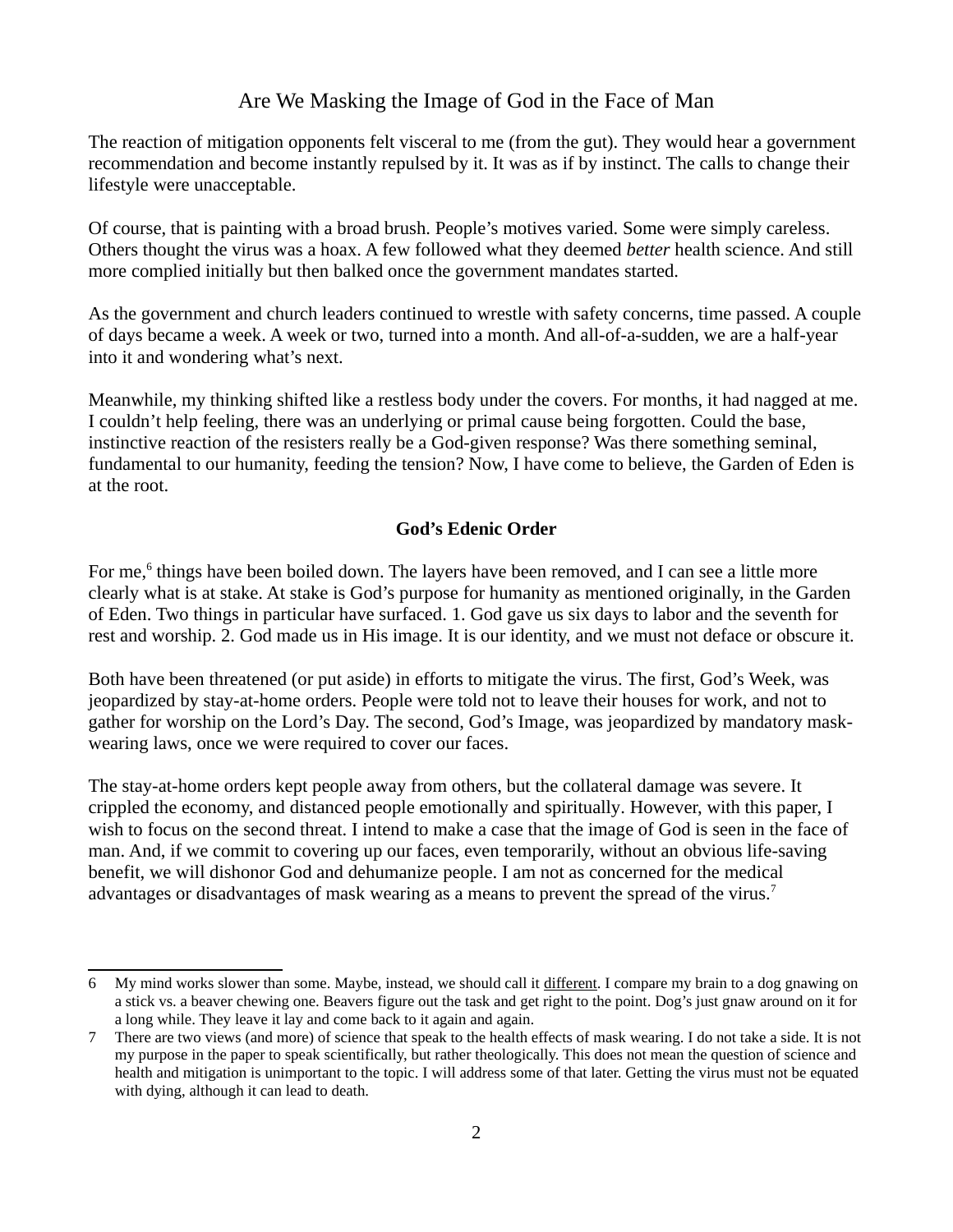I contend that facial masks cover God's image. His likeness. Whereas, God made the face to shine.<sup>[8](#page-2-0)</sup> A mask covers over that part of man that should be unimpeded. Masks embarrass us, as there is a sense in which they emasculate<sup>[9](#page-2-1)</sup> the wearer. One British commentator referred to the face mask as a muzzle (like a dog might wear, or a bear in the circus). That word is a bit inflammatory, but to picture a man in a mask is to picture God's image-bearer inhibited, less than human.

Not everyone who puts on a mask feels they are inhibiting God's image. Some might argue that face masks *protect* the image-bearer, and thus *respects* God's image.[10](#page-2-2) But who decides? And for how long? Is it acceptable for someone with governmental power to impose masks on others? And does God's image in the face of man ever enter the conversation? $11$ 

This is what we find back in the Garden of Eden:

Genesis 1:26-27 Then God said, "Let us make man in our image, after our likeness. And let them have dominion over the fish of the sea and over the birds of the heavens and over the livestock and over all the earth and over every creeping thing that creeps on the earth." So God created man in his own image, in the image of God he created him; male and female he created them.

Genesis 2:7 then the Lord God formed the man of dust from the ground and breathed into his nostrils the breath of life, and the man became a living creature.

No animal was made like man. Though made from the dust like the animals, God breathed into Adam's nostrils the breath of life and he became God's image-bearer. This was unique.

### **God's Image in the Human Body**

Adam's physical body does not complete the image of God, but his physical body is integral to it. Adam, like you and I, will forever be more than just a body. He is body and soul. It is what makes<sup>[12](#page-2-4)</sup> him Adam. Adam is a physical image-bearing creature to this day. And though Adam's body is currently one place while his soul is another, this does not prevent him from still being a physical image-bearer. The Bible regularly identifies people as "buried" and "buried with the fathers"<sup>[13](#page-2-5)</sup> as if their physical body is still identified as the person even after death.

<span id="page-2-0"></span><sup>8</sup> This statement may sound reductionistic, but please continue reading. I do not contend that man's face is God's image, but that it is an important part of the image. One might say, a prominent identifier stamped upon the human body. Nor is the image confined to physical body alone. Although our hands, feet, and other physical attributes contribute to how He has constructed us in His image, the body by itself does not capture the image completely. See later sections: *God's Image in the Human Body*, and *Only Worship the One in Whose Image We Were Made.*

<span id="page-2-1"></span><sup>9</sup> My use of the word emasculate is according to its secondary definition: to deprive of strength or vigor; weaken.

<span id="page-2-2"></span><sup>10</sup> In the same way that a doctor wears a mask while doing surgery, or a carpenter sanding wood, or a scuba-diver, or arctic explorer, all wear a face covering to protect the life of a person.

<span id="page-2-3"></span><sup>11</sup> Doubtless, others have discussed this. In my research I even came across a public official who stood against mask wearing based upon an image of God argument.

<span id="page-2-4"></span><sup>12</sup> I've intentionally used *present indicative form* here.

<span id="page-2-5"></span><sup>13</sup> See Genesis 25:8-10,1 Kings 2:10, 1 Kings 11:43, etc.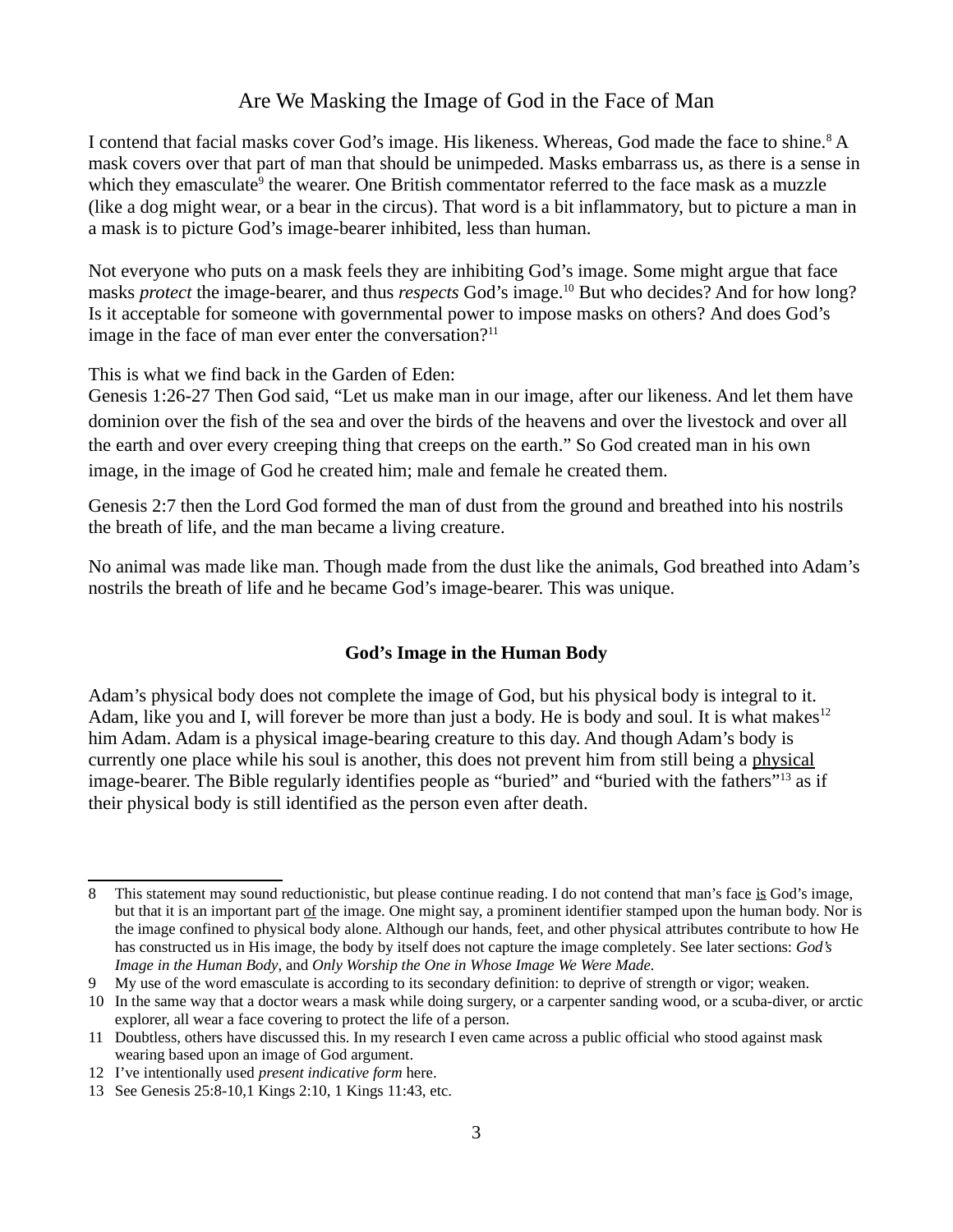Joseph wanted his bones to be brought out of Egypt and buried in the Promised Land.<sup>[14](#page-3-0)</sup> In death, God's people respected the physical remains. Yet we also understand that their souls are somewhere else.<sup>[15](#page-3-1)</sup>

Then, at the Resurrection, the Bible assures us, a person's soul and body get re-unified. So Adam and Eve and Noah and Jacob and Joseph and David and the rest will stand again to see the LORD, in physically-spiritually restored bodies. Jesus Christ is the first-fruits of this wonderful resurrection.<sup>[16](#page-3-2)</sup>

I teach and preach as a pastor from the reformed tradition. One or two of my colleagues have bristled at the thought that man's physical body is somehow included as part of God's image in man. They cited language from the Westminster Confession.<sup>[17](#page-3-3)</sup>

In that Confession Chapter IV, article 2, it describes three qualities found in man that describe God's image. This is what it says, "After God had made all other creatures, He created man, male and female, with reasonable and immortal souls, endued with knowledge, righteousness, and true holiness, after His own image...".

So, they feel that since the physical body is found nowhere in this list, that it must not be possible. However, I do not believe the Confession intended to boil down God's image and limit it to these three aspects.

The reformed theologian Sinclair Ferguson asserts that the three were not meant to exclude other aspects: The image has been defined in ethical and cognitive terms. God is holy and righteous. Man made in his image is so as well. Calvin, in particular, argued for this position…The image of God, therefore, consisting of holiness, righteousness and knowledge of the truth is dynamic rather than static in nature. Reformed theology recognized that more than this was required in order to express fully the Biblical teaching (cf. Calvin's belief that not even the body is excluded from the idea of the divine image). [Sinclair B. Ferguson, "Image of God," in New Dictionary of Theology, eds. Sinclair B. Ferguson et al (Leicester: IVP, 1988), p. 328]

So what about God's image being represented also in the physical body of man? I think we find the best support, for man's physical body being fashioned to reflect the image God, from the words the LORD spoke to Noah and his sons in Genesis 9:5-6.

"And for your lifeblood I will require a reckoning: from every beast I will require it and from man. From his fellow man I will require a reckoning for the life of man. Whoever sheds the blood of man, by man shall his blood be shed, for God made man in his own image."

<span id="page-3-0"></span><sup>14</sup> See Genesis 50:25-26

<span id="page-3-1"></span><sup>15</sup> John Frame, Systematic Theology, An Introduction to Christian Belief (New Jersey: P&R Publishin5g, 2013). p. 799- 801.

<span id="page-3-2"></span><sup>16</sup> See 1 Corinthians 15:23; John 20:27, "A week later his disciples were in the house again, and Thomas was with them. Though the doors were locked, Jesus came and stood among them and said, 'Peace be with you!' Then he said to Thomas, 'Put your finger here; see my hands. Reach out your hand and put it into my side. Stop doubting and believe.'"

<span id="page-3-3"></span><sup>17</sup> The Westminster Confession is one of the formal statements of doctrinal belief for the English speaking Presbyterian branch of the reformed tradition.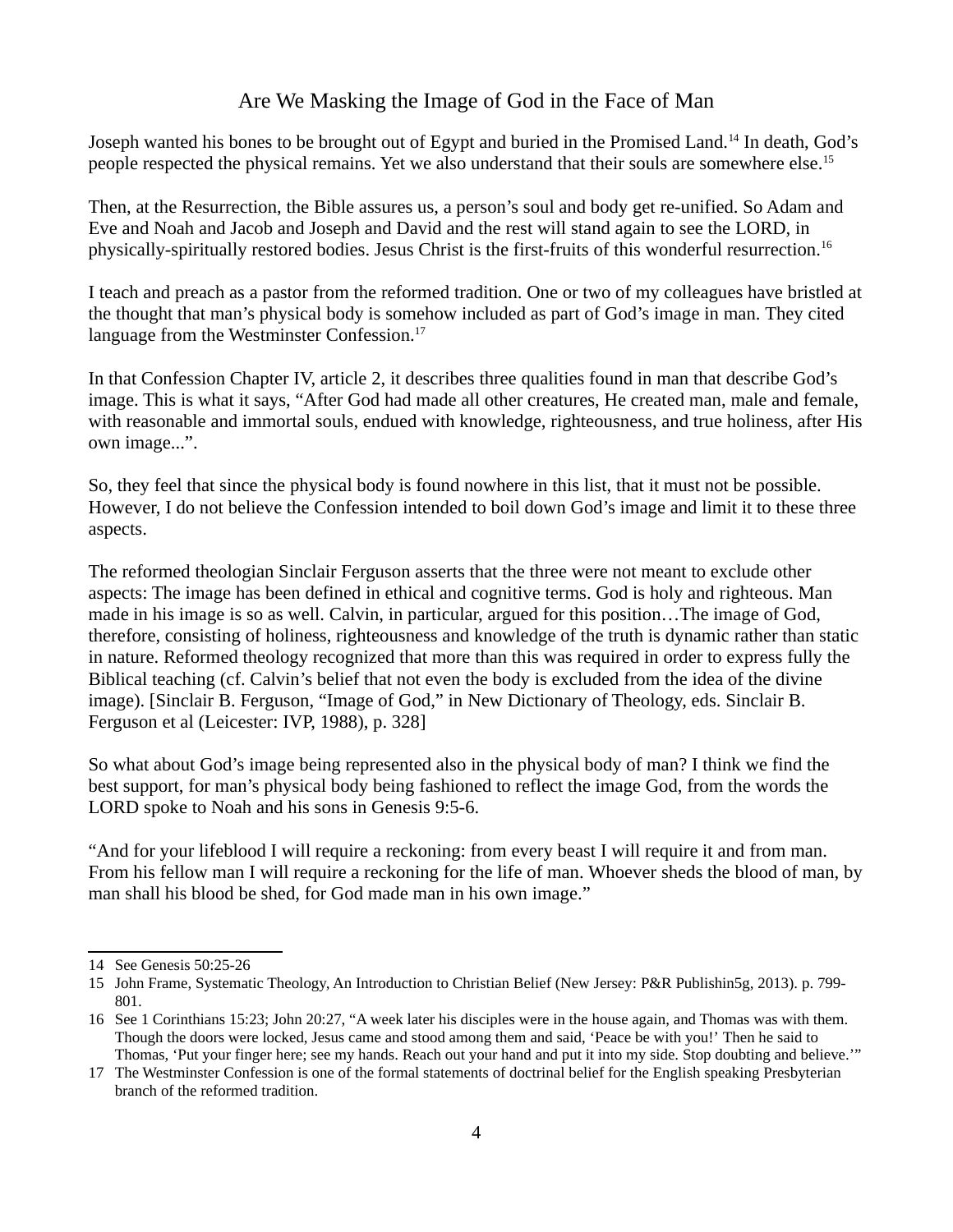We find here it is the physical killing of the man that is the thing for which God requires a reckoning. The shedding of blood is physical, not spiritual. The murderer has killed, physically. He did not kill the man's soul. He did not take from the man those other three aspects mentioned. He did, however, participate in the division of the image bearer. The body was separated from the rest of the person.

Further, this separation is not acceptable to God. Our bodies still matter, even as they lie in the ground or are cast as ashes over the ocean. And God intends to take those bodies, transform them, and restore man complete again. A deceased man is not complete until the resurrection.

I tried to think of an analogy that might capture my thoughts on God's image in the physical body (and therefore in the face) and thought of a cup of milk. The definition of a cup of milk requires, not only the milk but the cup that carries it. If you smash the cup, you no longer have a cup of milk. It, by definition, must be milk in a cup.

The cup is not sufficient to the definition. It may seem to contain the more important milk. However, the cup is necessary. You have no cup of milk without it.

So your body is an essential part of your identity as an image-bearer. We recognize a human by his or her body. As the children's exercise song goes: *Head, shoulders, knees and toes, knees and toes. Eyes and ears and mouth and nose*...

Even a physically deformed person is easily distinguished from an animal. The human head and face are the most telling identifier. God has made it the prominent, physical, emblem of the person and the location of the command center for the body.<sup>[18](#page-4-0)</sup>

In the human head we find the brain working behind the eyes, ears, nose and mouth. The face is out in front.

Reed Armstrong, a sculptor and Professor of Fine Arts with the International Catholic University, Notre Dame, IN, writes, "The perfect face mirrors the perfect soul, the soul in complete conformity with God. This perfection is not physical beauty, but a spiritual perfection that shines through the human face. When we speak of a person's 'inner beauty,' we are acknowledging that the spiritual soul is revealed through the human face."<sup>[19](#page-4-1)</sup>

Again, it was into Adam's nostrils that God breathed into him the breath of life. We continue to breath air into our lungs by our noses. Noses detect scents. They screen out particles and the like. A nose also serves our ability to communicate facially and by sound.

<span id="page-4-0"></span><sup>18</sup> The importance of the head to the body is typified by Christ being the head of his body, the church. (Colossians 1:18)

<span id="page-4-1"></span><sup>19</sup> Armstrong's thought provoking article, written in 2011, speaks to the issue of the image of God in the face of man. He writes as a Roman Catholic observer. You can read the article here. https://www.crisismagazine.com/2011/the-humanface-image-of-god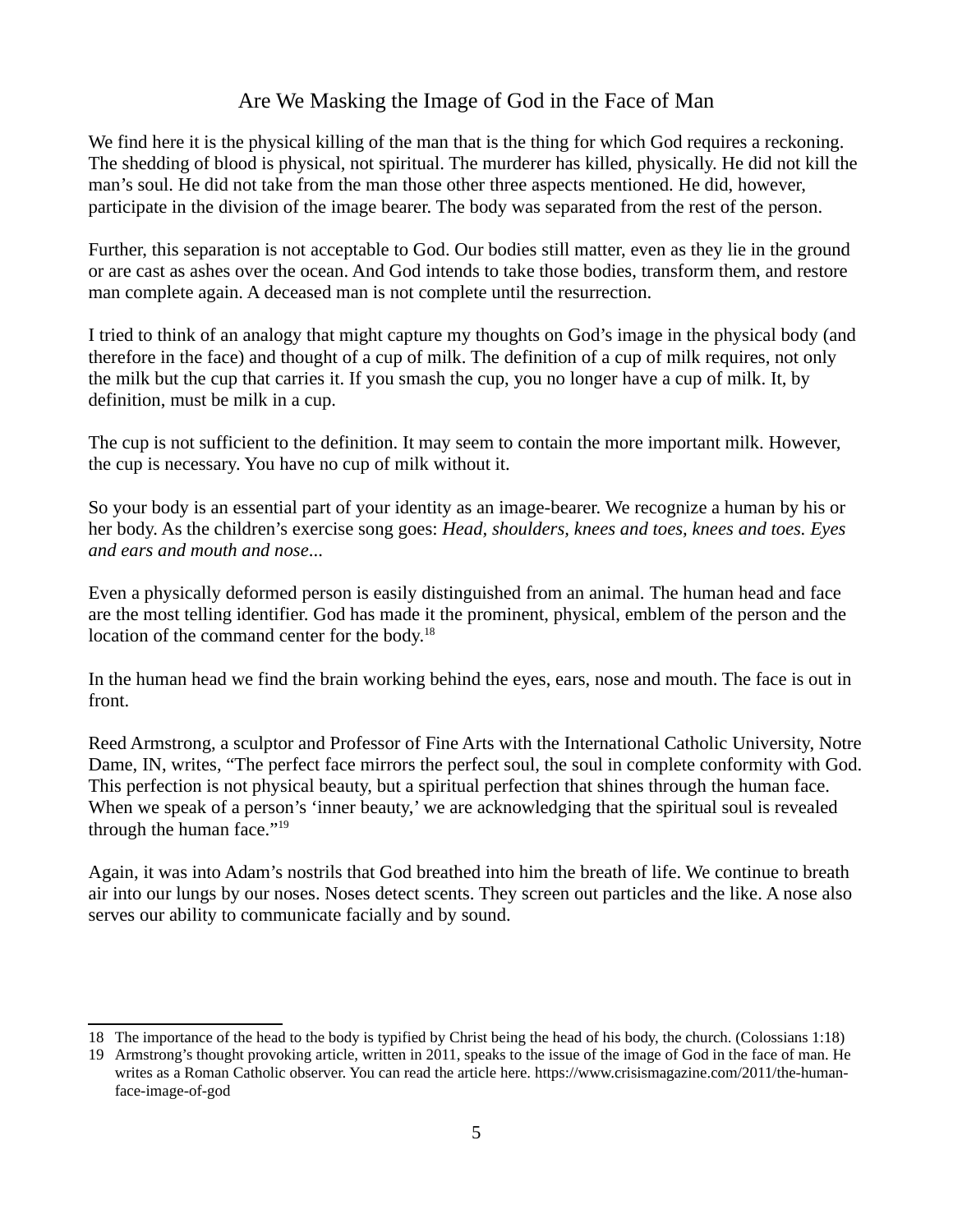God gave us eyes to see. We read. We watch. We measure. But our eyes do more than that. We direct ours eyes toward the things we pursue. We determine a direction we want to go in our *hearts[20](#page-5-0)* and then our eyes look to it. Jesus said, "The eye is the lamp of the body. So, if your eye is healthy, your whole body will be full of light, but if your eye is bad, your whole body will be full of darkness." Matthew 6:22-23a

You might say your eyes are a tool used by your heart. If you wish to pursue some evil, your eyes will be on the lookout for it. If you want to run after righteousness, then your eyes will watch for the signposts that will take you there.

There is also a sense in which your eyes keep you honest. They assist or expose us when we communicate. Only a skilled liar can get away by looking you in the eye while they deceive you. It is the reason for the common phrase, "He lied right to my face!" I make a habit of taking off my sunglasses when speaking about important things to people. I don't want to hide my eyes. I want people to know I'm sincere. Unless, of course, I desire to disguise my intentions. Some certainly do try to hide: fear, doubt, anger, deception, etc. behind a pair of sunglasses.

Of course, the prophets routinely accused the disobedient of having eyes but not "seeing." They were blind to the things of God. Jesus quotes the prophets while accusing the Pharisees of having eyes that do not see and ears that do not hear.

God gave us ears to hear. We are made to listen. God speaks to us. We are persons that are not alone. We communicate with Him and with other image-bearers. Communication requires listening. "He who has ears to hear, let him hear what the Spirit says to the churches..."

With our ears we also detect sounds from the world around us. With them we appreciate the beauty of music, story, the preaching of God's Word. A deaf girl longs to hear and must maximize the use of her other senses to appreciate what someone with hearing takes for granted.

God gave us the mouth to speak, breath, and eat. The mouth is the secondary opening for the respiratory tract. (It can step in for the nose if necessary.) And eating is the mouth's contribution to keeping the rest of the body alive. Of course, man shall not live on bread alone, but by every word that comes from the mouth of God.<sup>[21](#page-5-1)</sup>

God put a tongue inside your mouth. By it you articulate sounds to communicate a language. Most people grow up speaking their native language, but some use their minds and learn how to manipulate their tongues to also mimic and replicate the sounds of *foreign* languages.<sup>[22](#page-5-2)</sup>

<span id="page-5-0"></span><sup>20</sup> The Bible often uses the word "heart" to refer to the center of the person. It is understood as the seat of the person's intellect, will and desire.

<span id="page-5-1"></span><sup>21</sup> Matthew 4:4

<span id="page-5-2"></span><sup>22</sup> Foreign languages did not always exist. God cursed mankind and divided our original, shared tongue, into many tongues at the Tower of Babel. By establishing languages foreign to each other, He scattered people and broke up their evil efforts. When Jesus Christ sent His Spirit on Pentecost, He gave people the capability to speak in languages they previously hadn't learned. It demonstrated a reversal of the curse God brought at Babel.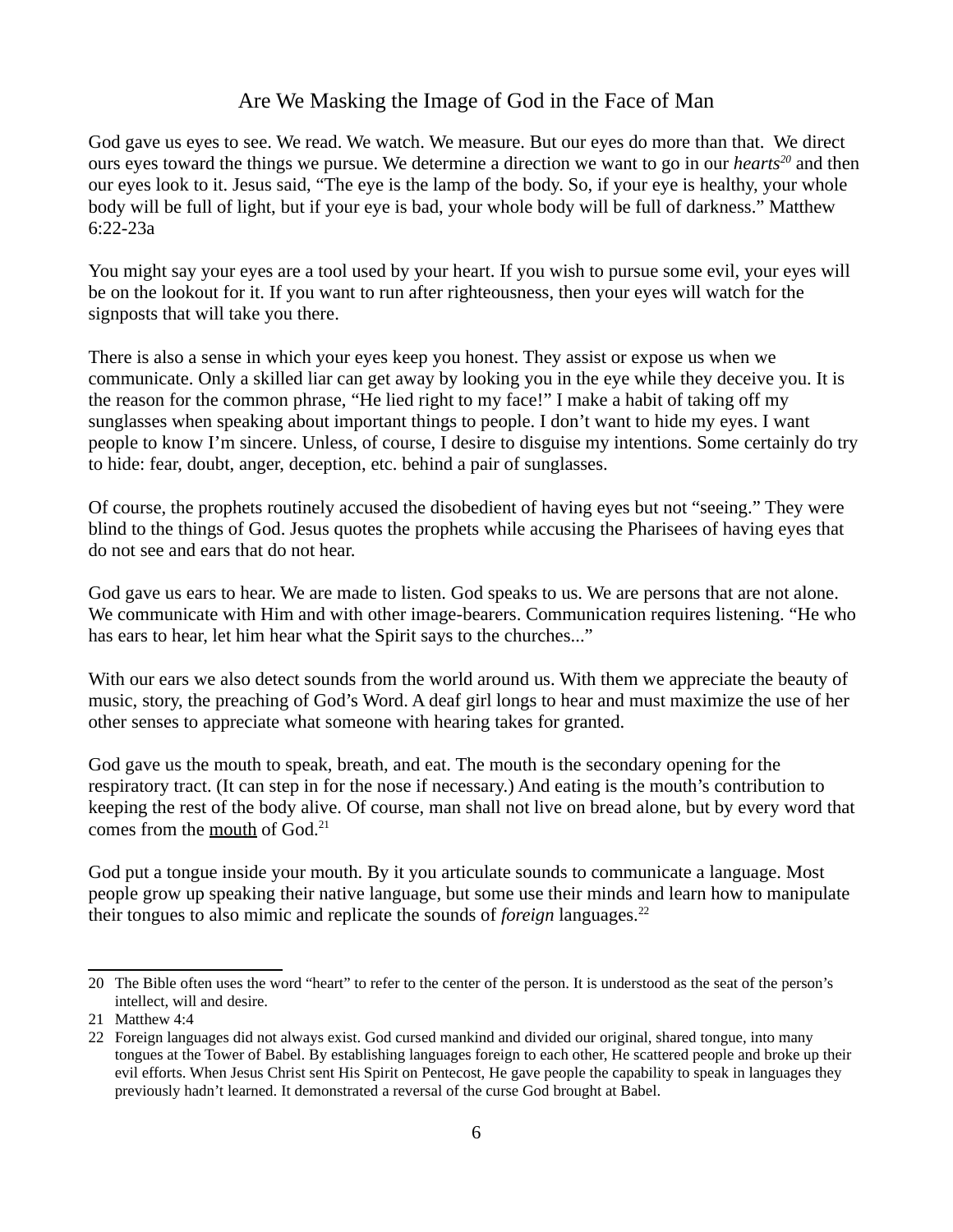### **God's Image in the Face of Man**

I said all of this to briefly introduce aspects of the human head and face, and infer a connection between it and being made in God's image. If indeed, the human face is *identifiable* (in part) with the image of God, then we should not demean it. We shouldn't casually regulate its effacement or vandalize it. Rather, the face should be esteemed, for in the human face God is honored.

Now people have suffered facial deformities. It is sad. Some are born with a cleft lip, a birthmark, or a craniofacial condition, while others are damaged by disease, war or some accident. The psychological effect can be devastating. People with facial disfigurement often withdraw from society, get frustrated and depressed. For those who previously appeared one way and then became disfigured, *identity issues* become an additional problem. Many victims are eventually diagnosed with post-traumatic stress disorder (PTSD).

But, in every case, the image of God was not lost by the disfigurement. The person remained 100% an image-bearer. And this is beautiful knowledge which can assist their recovery from injury.<sup>[23](#page-6-0)</sup>

The PTSD suffered should at least cause us to ask, "If God has so endowed man's face to identify him as bearing the image, what psychological problems are we unknowingly introducing when we mask faces?" Can life even be lived appropriately with faces covered? Is safety a greater duty than image bearing? Does the LORD permit a civil magistrate to force people to cover up the human face for some "greater" good? Am I relinquishing my responsibility to represent God by submitting to a government edict? Also, there is a curious dynamic that takes place in the mind as we begin to consider what others think of us when we do or don't wear a mask.

The other day, as my wife and I walked through a Walmart store with our faces covered, I saw a woman shopping with her young son. Neither wore a mask.<sup>[24](#page-6-1)</sup> She smiled. They went up and down the rows with a shopping cart like the rest of us. I looked around at all the other mask wearers in the thirty to forty minutes we shopped. She, and her son, were the only ones I saw in the store with faces uncovered. As we checked out, she past by on her way out of the store, again smiling. I felt ashamed and convicted. I felt like I had compromised God's image. I took off my mask.

Perhaps others judged the woman to be selfish, or careless, or did not pass any judgments at all. I know full well that many people wear a mask to protect others. Family and friends, near and dear to me, consider it an act of love. They do it for others. Truly, they are convinced God would want them to. My point here is that things take place in our minds. We perform mental gymnastics. We adjust. We wonder

<span id="page-6-0"></span><sup>23</sup> Those who served as priests before God in the Tabernacle/Temple could not offer the bread of God if they had a mutilated face, among many other defects: hunchback, dwarfism, itching disease, etc. This is what the LORD told Moses to instruct Aaron. However, this did not make the man less than human. He was not excluded from the community of Israel. It simply kept him from serving in this priestly fashion. (See Lev. 21:16-24)

<span id="page-6-1"></span><sup>24</sup> I will admit. I don't know why they were not wearing masks. It may have been due to physical health conditions. I drew some conclusions, perhaps, based upon my growing conviction that the image of God should be uncovered. I may have been projecting motives that were not present in her. My motives for taking my mask off were to honor God. Others may judge me differently.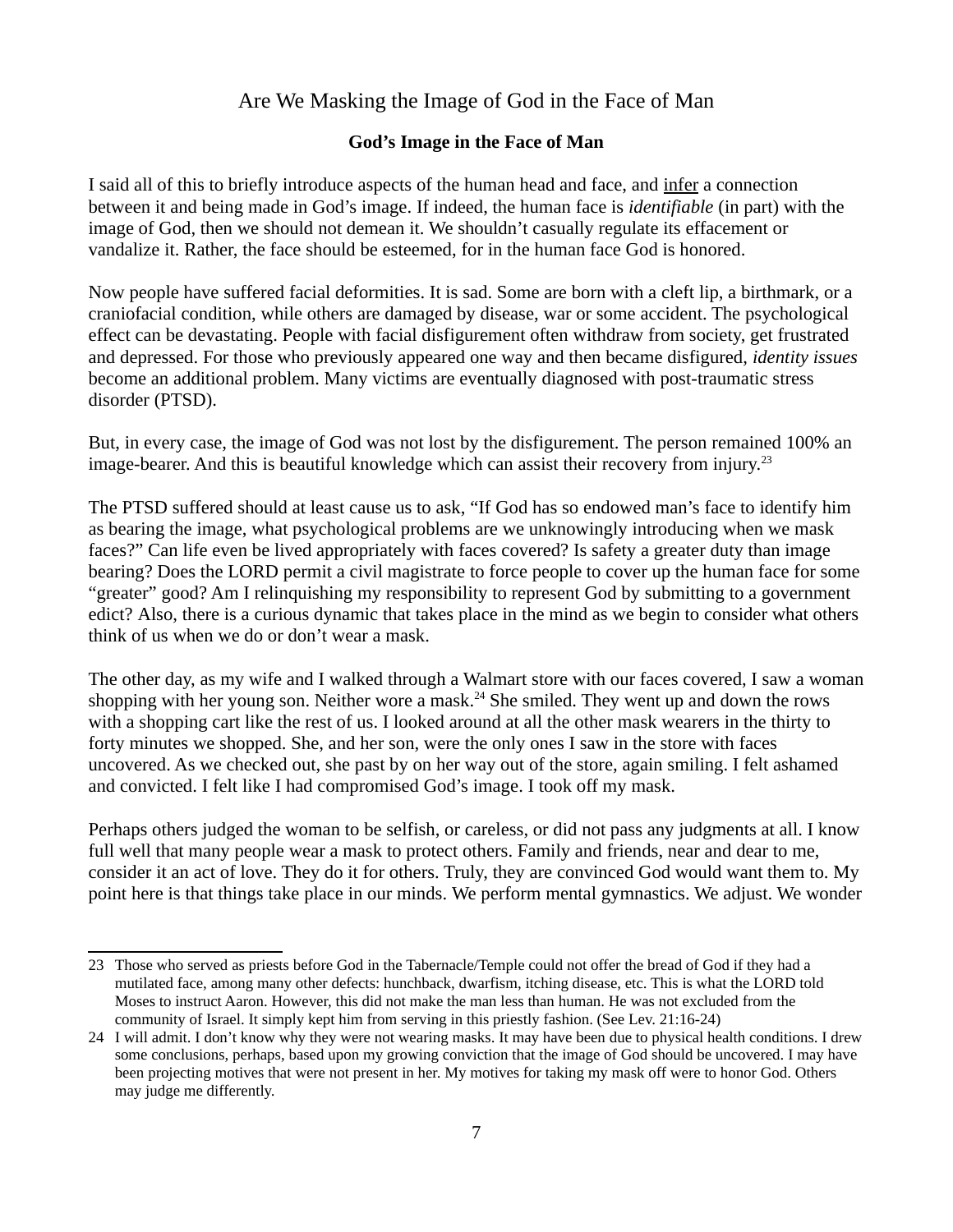what others are thinking. We wonder if we are guilty or innocent. Proud or defiant. We wonder what God is thinking. We are concerned that we are living upright.

### **Tattoos, Burqas, Make-up and Beards**

Vandalism of the face, in the name of personal artistic expression or some sort of societal nomenclature is a desire to change your face (and identity) from the one you grew up wearing. There were ancients who "tagged" themselves with facial markings according to their tribal affiliations. More modern day gang membership uses face tattoos for the same purpose. Others simply want to mark themselves as rebels, or as trend-setters. Face-tattoos are troubling, and the permanency of the act suggests an underlying dissatisfaction with one's original identity.

Martin Noth, in his commentary on Leviticus, believes that God's command, "You shall not make any cuts on your body for the dead or tattoo yourselves: I am the LORD," was likely a command against a practice found in pagan nations where tattooing was "an attempt to make oneself unrecognizable in face of the dangers emanating from the 'soul' of a dead person." So the command was against tattooing in an effort to change your appearance for fear of what the dead might do to you.<sup>[25,](#page-7-0) [26](#page-7-1)</sup>

As agreeable or disagreeable as face tattoos may seem, most Christians completely reject the Muslim custom of women wearing the burqa. We consider it dehumanizing. The burqa is the garment worn by women head-to-toe, covering the woman's face but leaving only a small space for her eyes to see out in front of her. Whether forced upon the woman or voluntarily worn, the burqa strikes at the heart of God's image being seen in the face of a human being. $27$ 

Some may wonder whether a man's beard covers the face. The quick and simple answer to the question is: God gave men facial hair. It does not cover the upper face – meaning eyes, nose and ears. Also, hair does not grow from the lips or out of the mouth, which sounds like it supports rather than denies the legitimacy of keeping the face uncovered.

Another question may be raised about the legitimacy of women wearing make-up. I think it can be argued that make-up should enhance rather than obscure or show disdain for the face. Make-up can be used to cause a face to shine more brilliantly. To be sure, some use "face paint" like the tattooist who is dissatisfied with his place in life, and wants to transform into something else.

So far I've scratched at some important questions: What is it that defines the Image of God in man? What makes us different from the other creatures? What makes us God's vicegerents?<sup>[28](#page-7-3)</sup> And is the image of God represented in the human face?

<span id="page-7-0"></span><sup>25</sup> Noth, Martin, The Old Testament Library Leviticus, p. 143, Westminster Press, Philadelphia, 1963.

<span id="page-7-1"></span><sup>26</sup> In another exposition, John Gill quotes from a rabbi who taught that tattooing, "was the custom of the Gentiles in ancient times, to imprint upon themselves the mark of an idol, to show that they were his servants." This would be in contrast to remaining, in appearance, the person the LORD God made you to be and serving Him alone.

<span id="page-7-2"></span><sup>27</sup> Whereas the Muslim hijab is a head scarf, which typically covers the hair, neck and chest. It does not cover the face and is more agreeable to the woman's personal identity. In the Muslim world, the hijab is more commonly worn than the burga.

<span id="page-7-3"></span><sup>28</sup> Vicegerent: A person exercising delegated power on behalf of a sovereign ruler. The position was given to mankind in the Garden of Eden where God established the man and the woman as His representatives to rule over the earth.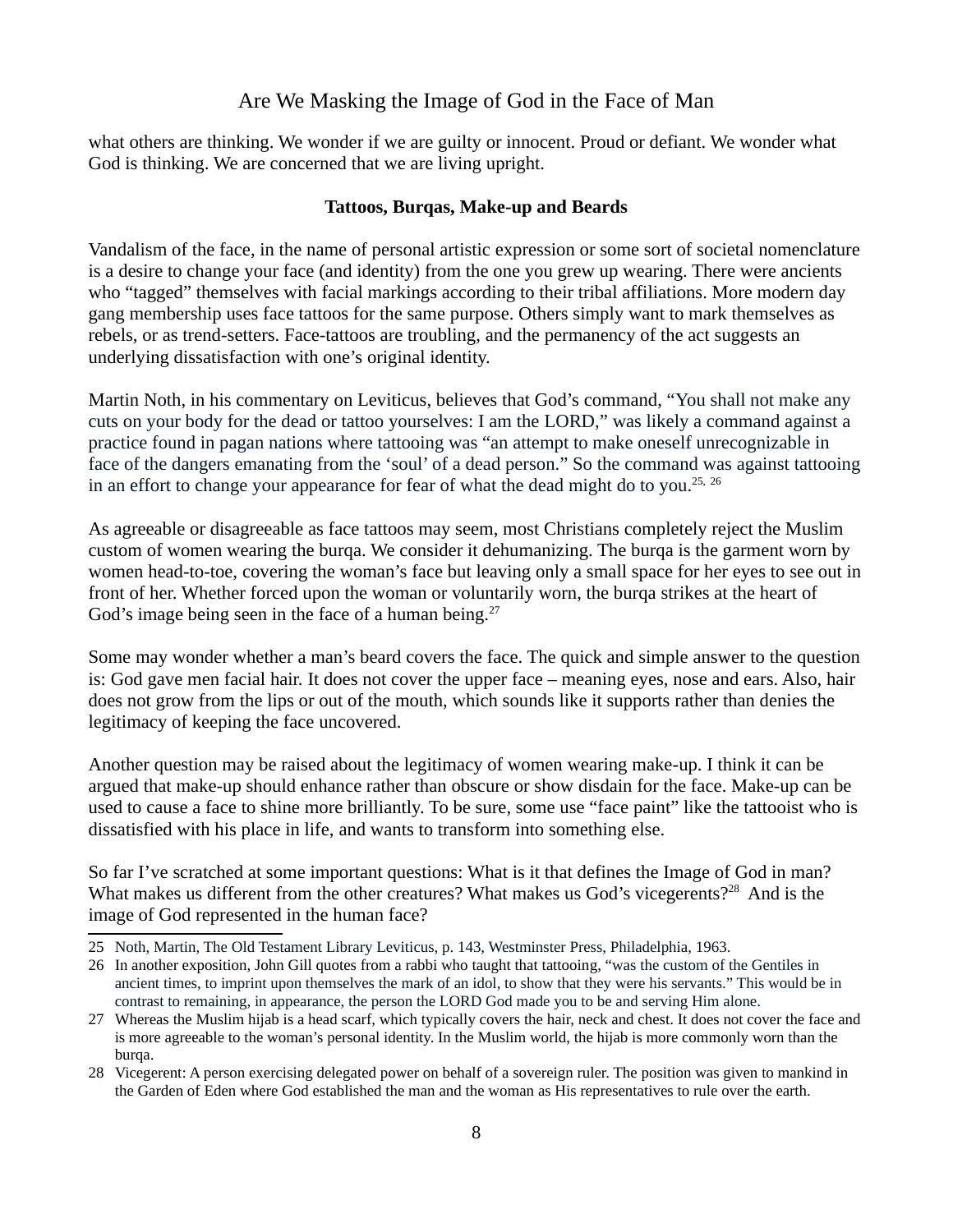### **Only Worship the One in Whose Image We Were Made**

The Apostle Paul writes about Jesus Christ, "He is the image of the invisible God..."<sup>[29](#page-8-0)</sup> This reference is to the Son of God (who took on the form of a man). God is invisible, yet now perfectly found "imaged" in the Lord Jesus Christ. Of course, Christians recognize that Jesus Christ is God the Son, and fully God. Yet Paul writes that Jesus is the image of the invisible God. So the unseen God is seen when you look at the man: Jesus Christ. Jesus is God's perfect human image of Himself. Jesus fully honors God in His whole person: body and soul.

All men should be like Jesus. The LORD refuses to be represented by other creatures. They were not made in His image. And so he tells His people, "You shall not make for yourself a carved image, or any likeness of anything that is in heaven above, or that is in the earth beneath, or that is in the water under the earth."[30](#page-8-1)

And though man is made in God's image, the image of man is not to be worshiped either. Paul writes, "Claiming to be wise, they became fools, and exchanged the glory of the immortal God for images resembling mortal man and birds and animals and creeping things."<sup>[31](#page-8-2)</sup>

Certainly, God's image in man is more than his head, heart, brain, face, hands, feet and other physical features. The image includes his soul and spirit too. But more, the image is found in the intellect, will, the ability to ponder and plan, and communicate, and all else that God determined to make and breath into him.

John Frame writes, "So the image of God consists of those qualities that equip man to be lord of the world, under God. What can these qualities be, but analogies of God's own lordship attributes?"<sup>[32](#page-8-3)</sup> By saying this, Frame does not exclude the importance of man's physical component.

He continues, "But it should already be evident that the image of God does pertain to the body. Man's physical strength is a major *aspect* of his power to subdue the earth and take dominion of it. Some have objected that the human body cannot be God's image because God is incorporeal. But God's incorporeality does not mean that he can never take physical form, only that he is sovereign in his choice of whether or not to take physical form; and if he chooses to take one, he is sovereign in choosing the form he takes...He is superphysical – more than physical, not less. Further, whether or not he chooses to take a physical form, he is able to do everything that we can do with our bodies, and far more: Psalm 94:9 asks, 'He who planted the ear, does he not hear? He who formed the eye, does he not see?' Human beings hear with their physical ears and see with their physical eyes. God, however, is master of the processes of hearing and seeing. He does without physical organs what we do with them, and far more."[33](#page-8-4)

<span id="page-8-0"></span><sup>29</sup> Colossians 1:15

<span id="page-8-1"></span><sup>30</sup> Sinful man has historically created idols to replace God in worship. Sinful man has historically resented God's purpose for him and has tried to exchange it. Sinful man runs away from God and as he runs he casts off reminders of God for they get in the way of his destination: to be free of God! (See Exodus 20:4)

<span id="page-8-2"></span><sup>31</sup> Romans 1:22-23

<span id="page-8-3"></span><sup>32</sup> Systematic Theology, p. 786

<span id="page-8-4"></span><sup>33</sup> Ibid, p. 788.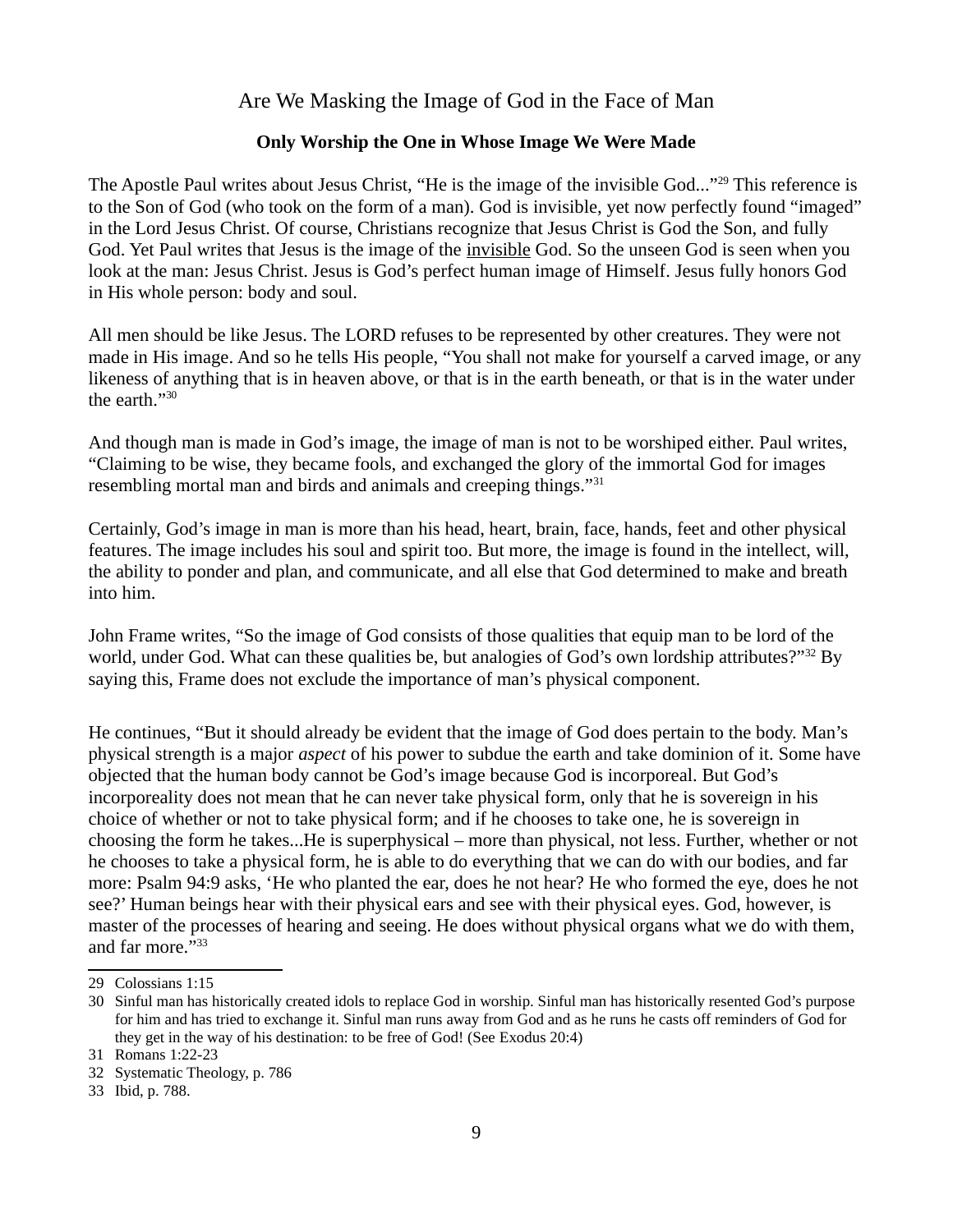So God made us to be like Him. And He formed Adam and Eve physically to comport with His image. Our body and soul is one whole. And we've been made to think and want and plan and communicate like God and with Him.

### **False "gods" are Unworthy of Man's Worship**

In contrast, consider false gods. They cannot do the things God does.

There is record of a time when the Philistines defeated the Israelites and took away the ark of God. They placed the ark in the presence of their god, Dagon. It is found in 1 Samuel 4 & 5. The curious thing is how God treats the false god with contempt.

In 1 Samuel 5:1-4 we read:

When the Philistines captured the ark of God, they brought it from Ebenezer to Ashdod. Then the Philistines took the ark of God and brought it into the house of Dagon and set it up beside Dagon. And when the people of Ashdod rose early the next day, behold, Dagon had fallen face downward on the ground before the ark of the LORD. So they took Dagon and put him back in his place. But when they rose early on the next morning, behold, Dagon had fallen face downward on the ground before the ark of the LORD, and the head of Dagon and both his hands were lying cut off on the threshold. Only the trunk of Dagon was left to him.

So God knocks over onto its face the deaf, mute, and dumb god. And the Philistines find him and stand him up again. God knocks him over on his face again the next night, and this time cuts off his head and hands. Dagon was no god. God makes man to bow down to Him. And any idol formed by man, face or no face, will only prove itself blind, deaf and dumb.

It is striking the way the Psalmist puts it. In Psalm 115:4-8 we read, "Their idols are silver and gold, the work of human hands. They have mouths, but do not speak; eyes, but do not see. They have ears, but do not hear; noses, but do not smell. They have hands, but do not feel; feet, but do not walk; and they do not make a sound in their throat. Those who make them become like them; so do all who trust in them."[34](#page-9-0)

Whereas God does all of these things, that make believe gods (idols) can't, even though, as Frame noted above, *He does them without physical organs*. This is why false gods are unworthy of our worship. We've been made for someone great!

## **Our Faces in Life and Worship**

Back to a previous question: Is the image of God represented in the face of man? Certainly, it is. The human head and face captures the glory of God and reflect Him in a special way. The human face is to shine forth in the earth. It represents God to other creatures. Animals quickly detect when a man is

<span id="page-9-0"></span><sup>34</sup> See also Psalm 135:15-18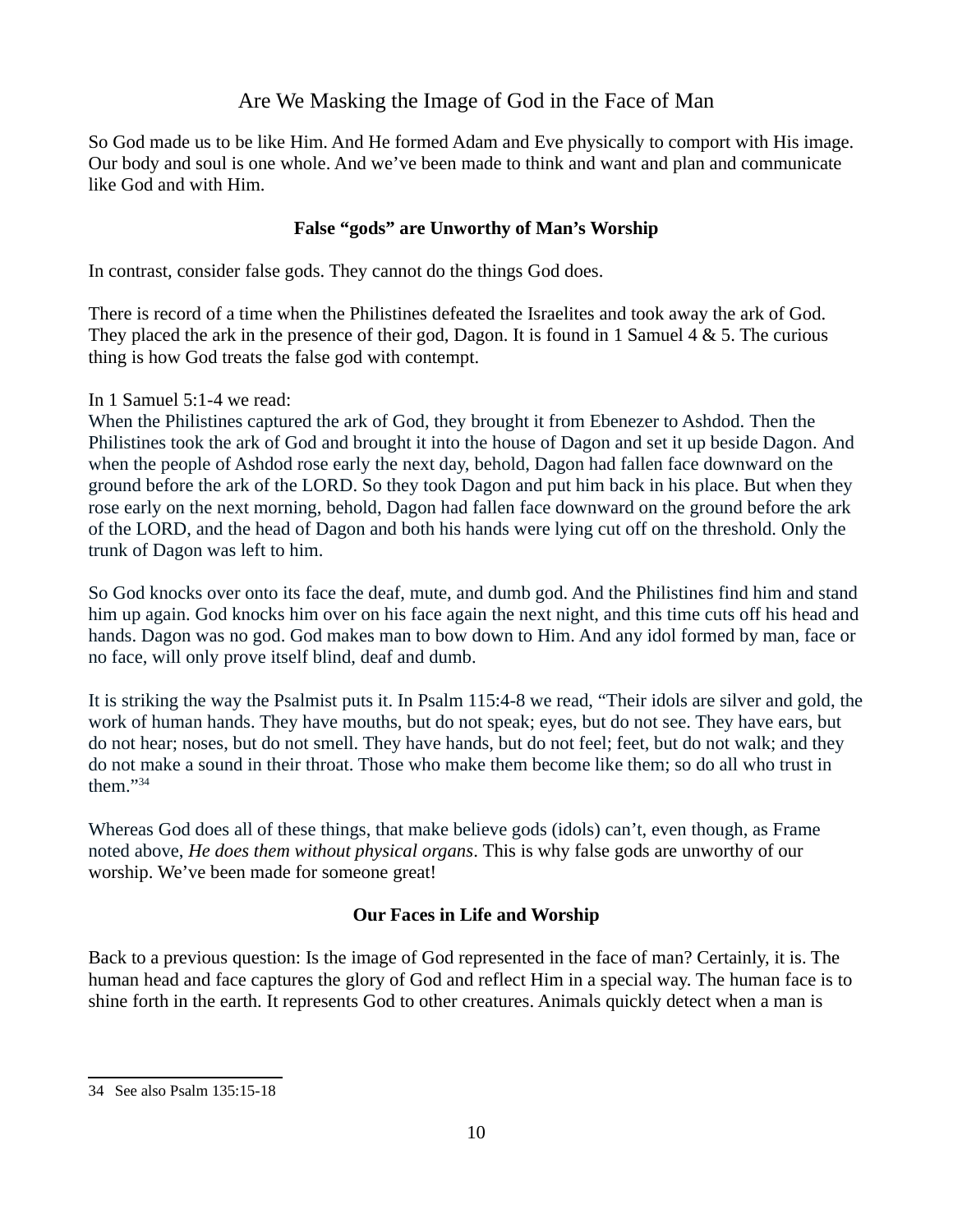present.<sup>[35](#page-10-0)</sup> To see a man's face is to see the man. And by his face, he sees you. The face is man's primary source for communicating with other creatures by his speech, his facial countenance,  $36$  and his hearing. Also, a man knows to bow his face to the ground when encountering God and angels sent by Him. Moses hid his face when God spoke to Him from the bush, "Do not come near; take your sandals off your feet, for the place on which you are standing is holy ground." And he said, "I am the God of your father, the God of Abraham, the God of Isaac, and the God of Jacob." And Moses hid his face, for he was afraid to look at God."<sup>[37](#page-10-2)</sup>

Other examples include:

Genesis 17:1-3, When Abram was ninety-nine years old the Lord appeared to Abram and said to him, "I am God Almighty; walk before me, and be blameless, that I may make my covenant between me and you, and may multiply you greatly." Then Abram fell on his face."

1 Chronicles 21:15b-16, "And the angel of the Lord was standing by the threshing floor of Ornan the Jebusite. And David lifted his eyes and saw the angel of the Lord standing between earth and heaven, and in his hand a drawn sword stretched out over Jerusalem. Then David and the elders, clothed in sackcloth, fell upon their faces."

Also, Daniel 10:15-16, "When he had spoken to me according to these words, I turned my face toward the ground and was mute. And behold, one in the likeness of the children of man touched my lips. Then I opened my mouth and spoke. I said to him who stood before me, "O my lord, by reason of the vision pains have come upon me, and I retain no strength."

Finally, Luke 5:8, "But when Simon Peter saw it, he fell down at Jesus' knees, saying, 'Depart from me, for I am a sinful man, O Lord.'"

At times, a man will bow his face to the ground to show submission to another person, recognizing that man's rightful authority in the relationship, or an authority God gave to the person.<sup>[38](#page-10-3)</sup> To bow the face is to show homage, defer to someone greater. Otherwise a man's face represents his own authority as vicegerent of God.

Also Isaiah 13:8, "They will look aghast at one another; their faces will be aflame." Also Job 29:24-25 reads, "I smiled on them when they had no confidence, and the light of my face they did not cast down. I chose their way and sat as chief, and I lived like a king among his troops, like one who comforts mourners." Also Ecclesiastes 8:1, "A man's wisdom makes his face shine, and the hardness of his face is changed." Also Daniel 3:19, "Then Nebuchadnezzar was filled with fury, and the expression of his face was changed against Shadrach, Meshach, and Abednego. He ordered the furnace heated seven times more than it was usually heated."

<span id="page-10-0"></span><sup>35</sup> See Genesis 9:2, "The fear of you and the dread of you shall be upon every beast of the earth and upon every bird of the heavens, upon everything that creeps on the ground and all the fish of the sea. Into your hand they are delivered."

<span id="page-10-1"></span><sup>36</sup> See Genesis 4:5b-6 says, "So Cain was very angry, and his face fell. The Lord said to Cain, 'Why are you angry, and why has your face fallen?""

Also Nahum 2:10, "Desolate! Desolation and ruin! Hearts melt and knees tremble; anguish is in all loins; all faces grow pale!"

<span id="page-10-2"></span><sup>37</sup> See Exodus 3:5-6

<span id="page-10-3"></span><sup>38</sup> In Genesis 33:10 Jacob bowed his face to the ground before his brother Esau and Joseph also bows before his father in Genesis 48:12.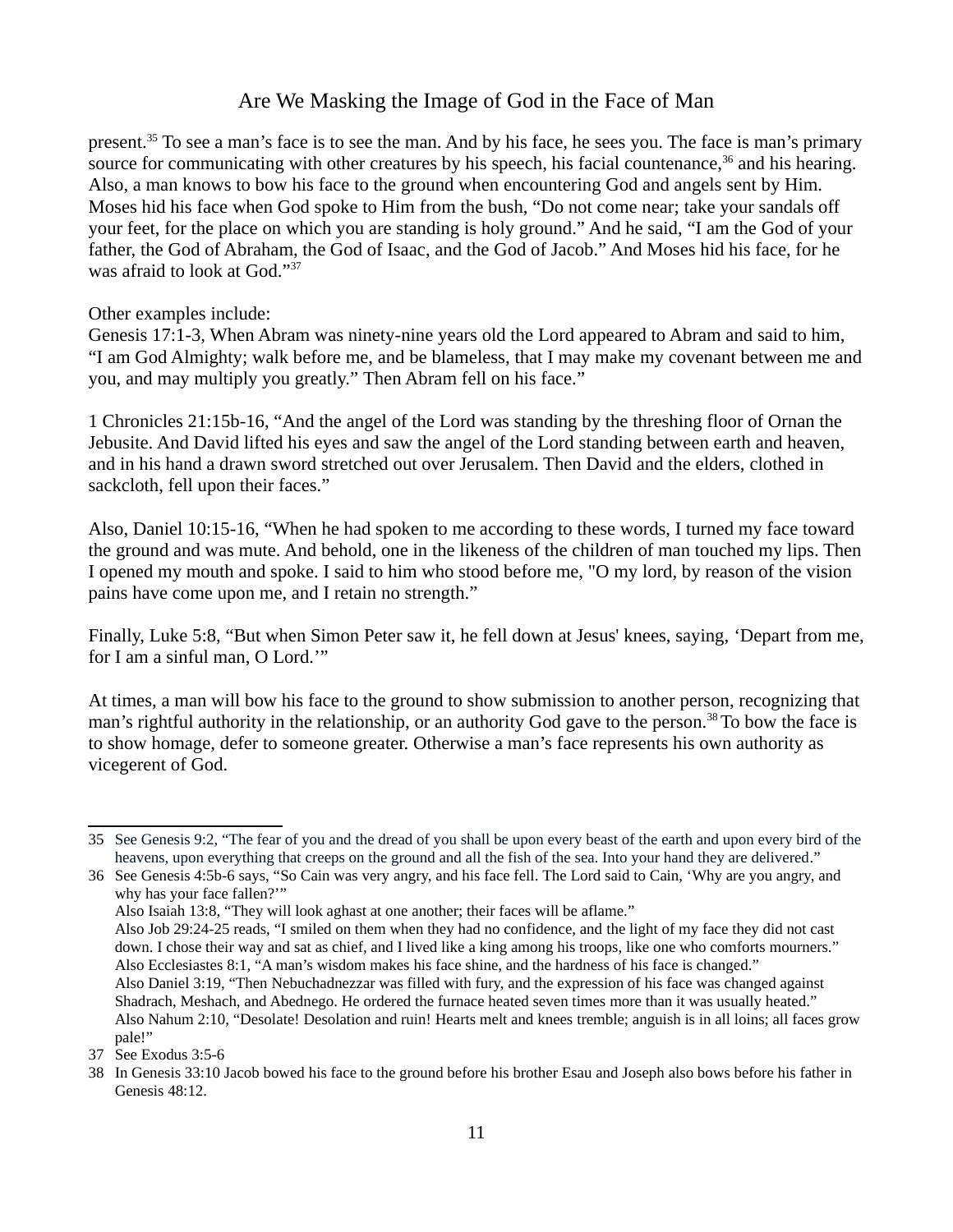### **God's Image Bearing Enemies**

It is because man bears God's image that we are biblically satisfied when we see God's enemies defaced and devalued because of their wickedness.

It is just and final that Goliath should have his face forced to the ground and his head removed. The prophet Samuel records, "And David put his hand in his bag and took out a stone and slung it and struck the Philistine on his forehead. The stone sank into his forehead, and he fell on his face to the ground."[39](#page-11-0)Samuel continues, "Then David ran and stood over the Philistine and took his sword and drew it out of its sheath and killed him and cut off his head with it. When the Philistines saw that their champion was dead, they fled."[40](#page-11-1)

It is the same sense of satisfaction when the woman Jael is able to deliver the enemy of God's people, Sisera, by pounding a tent peg through his head.<sup>[41](#page-11-2)</sup> And we wait eagerly to see what happens next once soldiers cover Haman's head. We are glad that he is hung on the gallows he himself built to hang God's servant, Mordecai.<sup>[42](#page-11-3)</sup>

I don't think it is because we desire for these men to be destroyed *as* men, but we know God did not make us to represent Him so wickedly. They forsake the image. We see throughout Scripture how God hates "haughty eyes, a lying tongue, hands that shed innocent blood, a heart that devises wicked schemes, feet that run swiftly to evil..."<sup>[43](#page-11-4)</sup> and so we wish for the wicked to be disallowed and disabled from bearing His glorious image. We want for them to stop.

### **Man's Face is Suited for Glory!**

Nevertheless, God's image is to be *especially* found in the physical face of man, more than compared to other bodily appendages.

We see the face's prominence when Peter, James and John witnessed the brilliance of Jesus face on the mount of Transfiguration. We read, "And he was transfigured before them, and his face shone like the sun, and his clothes became white as light."<sup>[44](#page-11-5)</sup> Jesus met with Elijah and Moses who appeared with him in glory on that mount and we are told a bright cloud covered them. We are not told that Moses and

<span id="page-11-0"></span><sup>39</sup> See 1 Samuel 17:49

<span id="page-11-1"></span><sup>40</sup> See 1 Samuel 17:51

<span id="page-11-2"></span><sup>41</sup> See Judges 4:22, "And behold, as Barak was pursuing Sisera, Jael went out to meet him and said to him, "Come, and I will show you the man whom you are seeking." So he went in to her tent, and there lay Sisera dead, with the tent peg in his temple."

<span id="page-11-3"></span><sup>42</sup> See Esther 7:8b-10a, As the word left the mouth of the king, they covered Haman's face. Then Harbona, one of the eunuchs in attendance on the king, said, "Moreover, the gallows that Haman has prepared for Mordecai, whose word saved the king, is standing at Haman's house, fifty cubits high." And the king said, "Hang him on that." So they hanged Haman on the gallows that he had prepared for Mordecai."

<span id="page-11-4"></span><sup>43</sup> See Proverbs 6:17-18

<span id="page-11-5"></span><sup>44</sup> See Matthew 17:2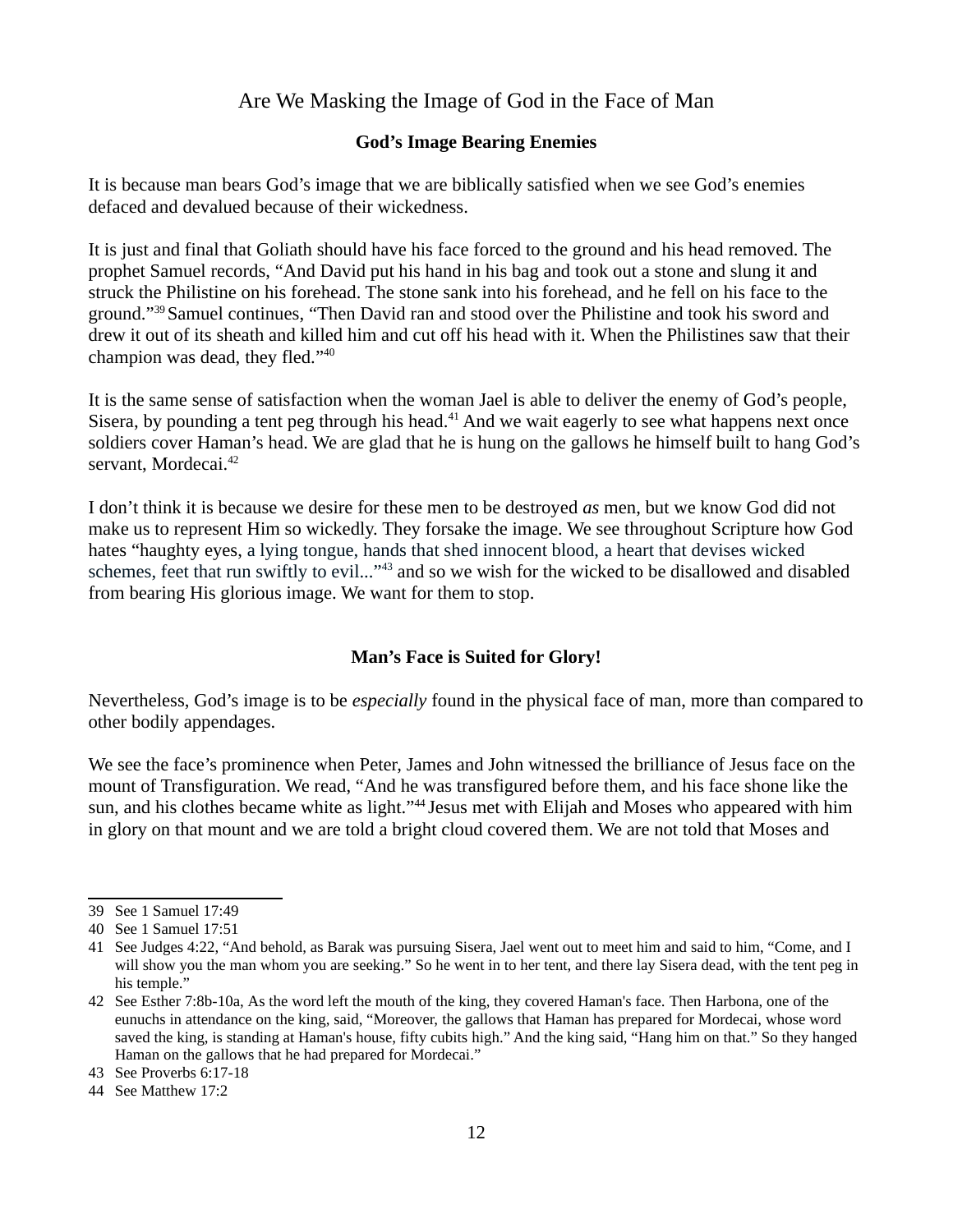Elijah's faces were like the sun, but we can't help being reminded of the skin of Moses's face shining after having been in God's presence in the Old Testament.<sup>[45](#page-12-0)</sup>

It appears God has made the face especially suited to reflect His image and glory. We are told in Revelation 22 of a time and place when, "No longer will there be anything accursed, but the throne of God and of the Lamb will be in it, and his servants will worship him. They will see his face, and his name will be on their foreheads."[46](#page-12-1) Perhaps when Jesus Christ returns and we are forever in His presence, then our faces will shine as bright as the day.

The most compelling passage, illustrating that God has made the human face significant to the image of God, is the LORD's appearance to Moses.<sup>[47](#page-12-2)</sup>

As the story goes, Moses asks God, "Please show me your glory." The LORD tells him, "I will make all my goodness pass before you and will proclaim before you my name 'The LORD.' And I will be gracious to whom I will be gracious, and will show mercy on whom I will show mercy. But," he said, "you cannot see my face, for man shall not see me and live." And the LORD said, "Behold, there is a place by me where you shall stand on the rock, and while my glory passes by I will put you in a cleft of the rock, and I will cover you with my hand until I have passed by. Then I will take away my hand, and you shall see my back, but my face shall not be seen."

Without spending time debating the various components that contribute to God's image, without dividing soul from body, without delineating between communicable and incommunicable attributes,<sup>[48](#page-12-3)</sup> without discussing the invisible God becoming visible, without quibbling about analogical language, <sup>[49](#page-12-4)</sup> or some backward personification,<sup>[50](#page-12-5)</sup> it seems pretty plain that God considers the face (His face) very significant to His image and glory. To see God's face meant that Moses was somehow *seeing* God. And no one shall see Him and live.

<span id="page-12-0"></span><sup>45</sup> Exodus 34:29-35 speaks of how Moses face shone and that he veiled it afterward. He did this so that the people did not have to witness his complexion returning to normal after being so glorious. Moses had told the people what God said to him with his face bright, but covered it afterward. The Apostle Paul speaks to this in 2 Corinthians 3:12-13 when he writes, "Since we have such a hope, we are very bold, not like Moses, who would put a veil over his face so that the Israelites might not gaze at the outcome of what was being brought to an end."

<span id="page-12-1"></span><sup>46</sup> See the broader context of Revelation 22:1-5. No matter your eschatological viewpoint, Christ has a face that can be seen and his name will somehow be on the foreheads of those who serve Him.

<span id="page-12-2"></span><sup>47</sup> See Exodus 33:18-23

<span id="page-12-3"></span><sup>48</sup> God shares communicable attributes with man. He made us with the ability to love, learn, show mercy, etc. God does not share His incommunicable attributes. He has not made man to be all-knowing, everywhere present, etc.

<span id="page-12-4"></span><sup>49</sup> Analogical language is an important way in which God communicates with man about Himself. He refers to Himself as their King or Father. He calls Himself the rock, or a mighty fortress. These are things humans understand from their creaturely experience, and God builds off of these to explain Himself. Of course, all that man experiences is because God made it so. And God makes it so because of Who He is. So our concept of father must be rooted in God from the start.

<span id="page-12-5"></span><sup>50</sup> Personification is to give human characteristics to nonhuman things. Eg. The tree worked dutifully to provide shade for the deer and a home for the birds. (Trees don't think like men.) Some argue that to say God has a face, or hands, or a brain is to impose our human qualities upon God.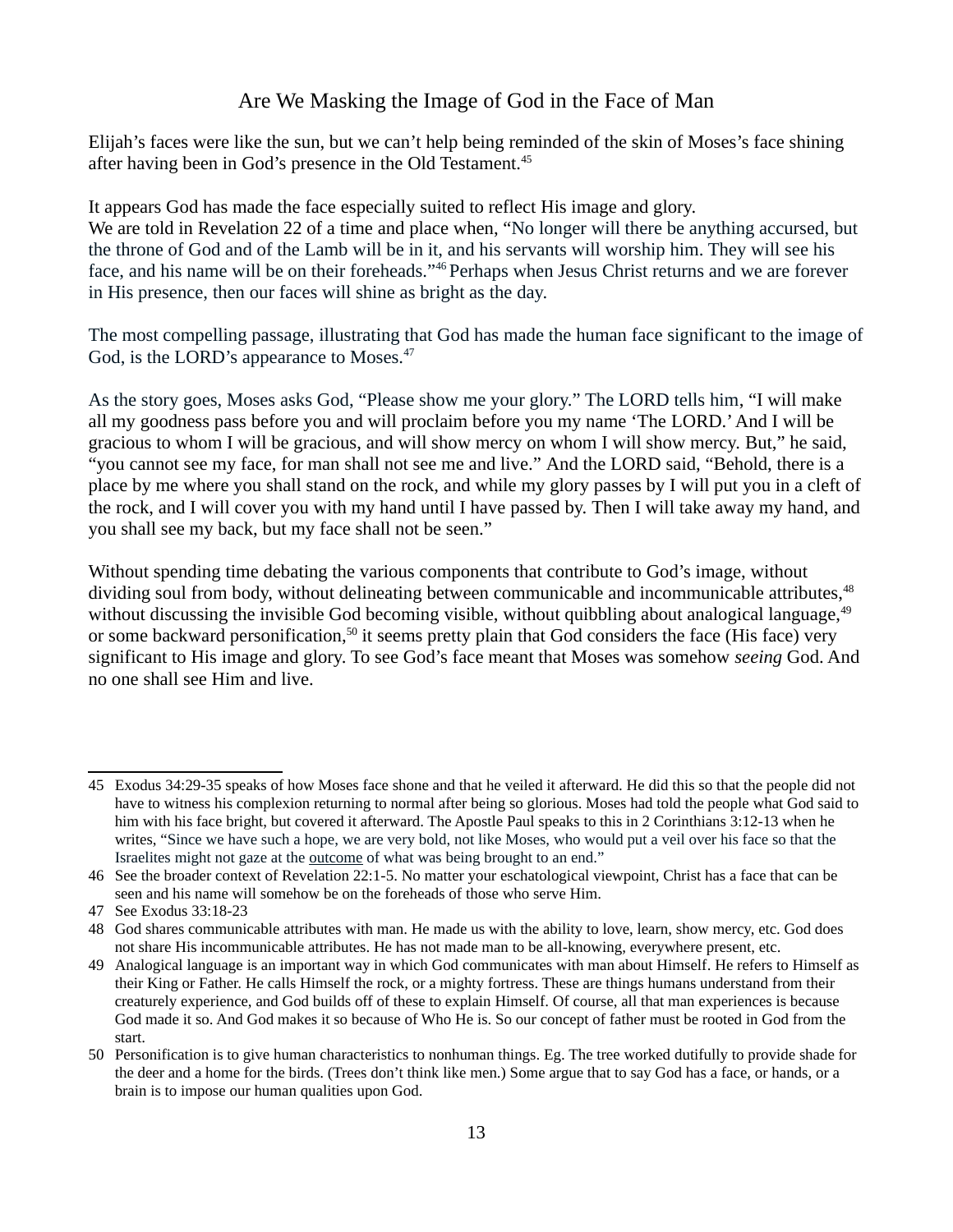And so, by inference I suggest that to see man's face and recognize God's image in it, is more significant than seeing God's image in *other parts* of the human body. If God's face was especially impressive in the exchange with Moses, then man's face is especially impressive too.

#### **Face Masks for Everyone?**

So then, how does God's image in the face of man contribute to the argument against mask wearing? Is it a sin to wear a mask? The short answer is: God did not make mankind to cover faces by default. In other words, people aren't born with masks.

#### **Wearing a Mask to Protect God's Image**

However, there are circumstances in which some form of mask is necessary to protect the imagebearing person. He or she would become gravely ill, or die, if some sort of mask were not used. This is the argument for surgeons using masks during operations, or astronauts wearing a protective helmet and suit in space, or covering a face in extreme heat or cold (the legitimate concern of a race car driver or arctic explorer). You and I would put a hat and scarf on a child before they go play in the snow. The list goes on and on. In such cases, there is a common motive to protect. We mask to honor the life and health of God's image-bearer. And typically the wearer understands the risk to their own health or that of their patient, and willingly embraces the covering.<sup>[51](#page-13-0)</sup>

Yet, does this mean that someone who bears the sword is allowed to demand you wear a mask?<sup>[52](#page-13-1)</sup> Has God given responsibility to people in civil authority to require you to cover His image in your face? Do we really think it likely that God created us to be a certain way, but then allows magistrates to tell us we cannot?

### **The Government Recommends vs. The Government Requires The Threat of Punishment.**

A parent would be blamed if their child suffered frostbite, just as they're blamed for leaving a child in a hot car. And for good reason. Children don't know better. Parents should. It is not as obvious that the World Health Organization knows what is best for people across the globe. Or the CDC<sup>[53](#page-13-2)</sup> for Americans. Or the Wisconsin Department of Health Services for Wisconsinites. However, our civil rulers depend upon these scientifically-based health organizations as advisors. And it's the combined efforts of scientists and governors that have led to both recommendations and requirements.

Anyone can feel free to take or leave a recommendation. And often, a compliant citizenry will go along with reasonable recommendations when it comes to health safety. However, when a civil authority determines that for the public safety there will be new laws implemented, then citizens are liable to ask more pointed questions. New laws are especially concerning and questionable when governors take partisan sides when implementing health *recommendations and/or regulations*.

<span id="page-13-0"></span><sup>51</sup> This includes the little boy who is sledding in the snow but is glad when his mother pulls the scarf up over his cheeks.

<span id="page-13-1"></span><sup>52</sup> The use of the word *sword* is from Romans 13. God gives the civil authorities the sword for punishing wrong doers.

<span id="page-13-2"></span><sup>53</sup> CDC stands for the Center for Disease Control and Prevention. It is our nation's health protection agency.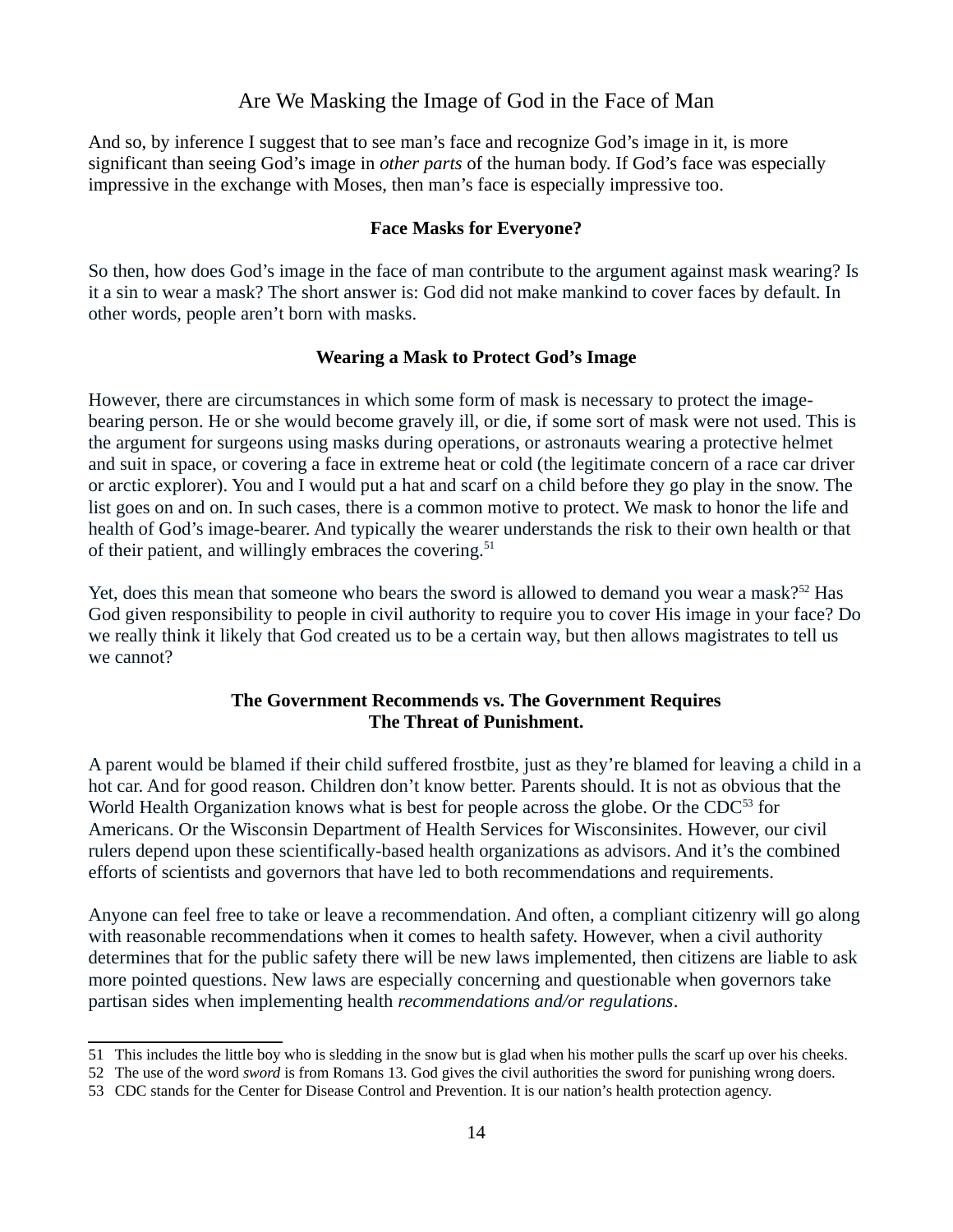Perhaps Christians would consider health and government officials more trustworthy if the topic of *God's image in man's face* was the vital concern. As of now, it is not even a proposition in the debate. Any wonder, since many scientists and governing officials are not, themselves, god-fearing people. And yet these are the ones to decide for the rest of us how and when to cover the human face? I argue, here, God's image is seminal, but it is not yet obvious to even churchmen. We must see the importance and then teach it to others.

I've often said, tension in a society is a good thing when a civil magistrate is trying to pass new law. And though COVID-19's governmental *recommendations* did not begin as new "law," executive orders<sup>[54](#page-14-0)</sup> have quickly transformed them into legal questions.<sup>[55](#page-14-1)</sup> And with every new mandate the reason given is: *serious concern for public safety*.

#### **Man's Decrees**

There are times when a government will declare a "state of emergency" and claim the right to do things it would not normally be able to do. These "state of emergency" orders are supposed to be for the safety and protection of its citizens. They are typically declared in regard to natural disasters, when a whole city or region has been decimated by hurricane, earthquake, fire, flood, etc. The state of emergency regulates behavior for a set period of time and the goal is (usually) to keep unauthorized people from an area until order and safety return.

An example is Hurricane Katrina. Both the state of Louisiana and the U.S. Federal government declared a state of emergency the day before the hurricane hit. The focus was primarily on New Orleans, where 1.5 million people were evacuated. However, anywhere from 150,000 to 200,000 remained.

Under the conditions of a flood, or pandemic, or war, or city-wide fire, or other impending doom, when a governor<sup>[56](#page-14-2)</sup> instructs us to act differently in the name of safety – to temporarily halt our day-to-day Edenic rhythm of life (six days labor, one day rest with worship) and warns citizens to alter behavior for fear of fire or flood or pestilence – then we must weigh the recommendation. After all, God's order has been challenged. Compliance is the question. Thankfully, a state of emergency does not always restrict the citizens' activities. It is often a warning of conditions with recommended safety precautions.

In the summer of 2018, a tornado spun through my small town of Alto, WI. Trees were toppled, roads were covered with branches and electrical lines. Homes were damaged and left without electricity. My wife was trapped home alone. She spent the night without me. There was no good way into town. County law enforcement closed the three main streets. Only emergency workers, including the power company, and police and fire personnel could come and go. Everyone else got stopped and needed permission to gain entrance. Many were sent away. The following day, in order to get to my wife and

<span id="page-14-0"></span><sup>54</sup> State of Emergency and Martial Law are labels for legal constructs by which a civil magistrate imposes its will upon the citizenry for their own good, by taking freedom away in some form. These two constructs are applied in cases of natural disaster, hostile uprisings, and the like.

<span id="page-14-1"></span><sup>55</sup> If not at the Federal government level, this has certainly been the case at the local and state levels.

<span id="page-14-2"></span><sup>56</sup> By governor I mean a ruler or chief magistrate in general, not particularly an executive head of one of the states in the United States of America. Although they qualify.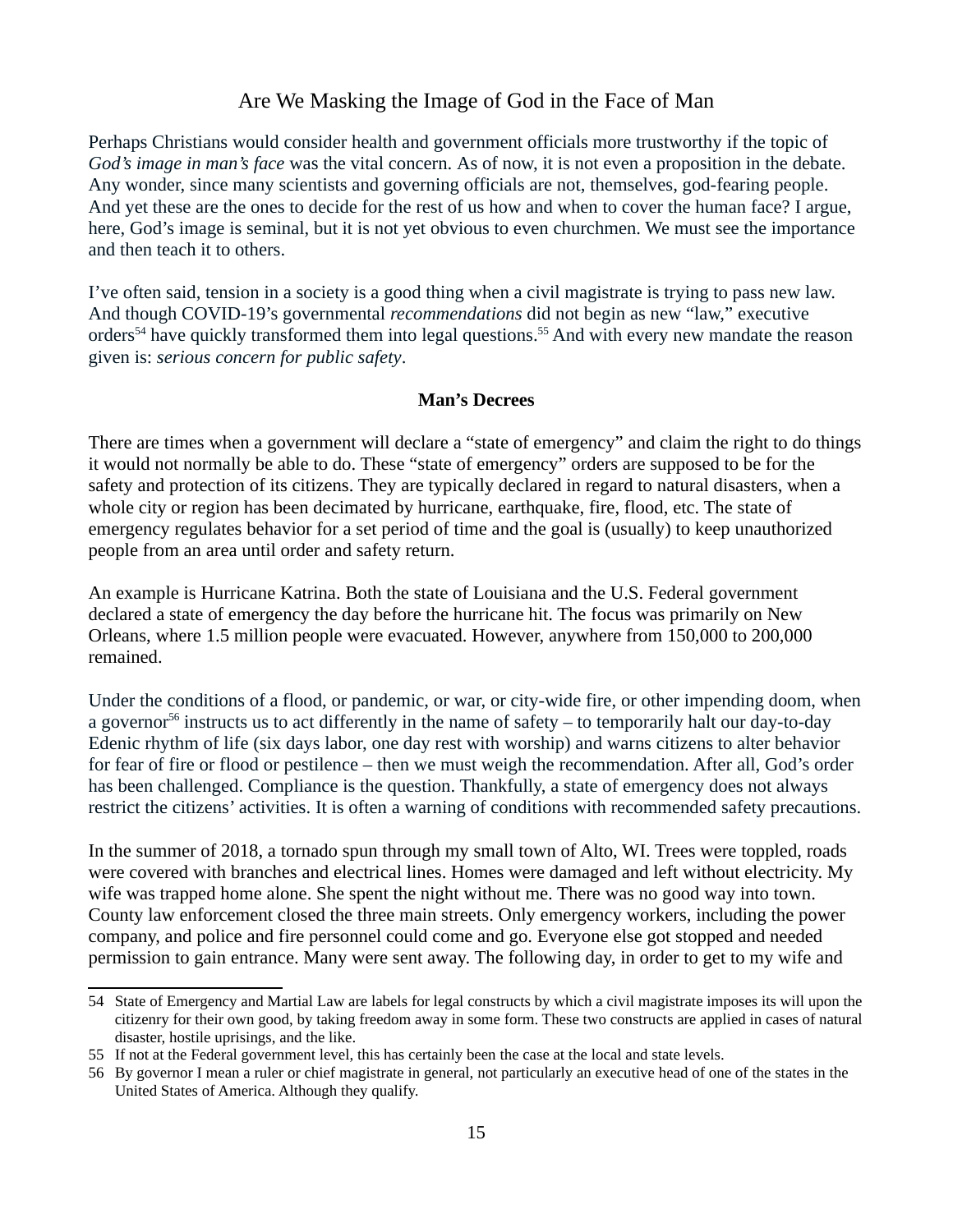house, I parked the car in the lot of a company on the edge of town, and walked through yards to reach her. It was an emergency, and whether or not the county government called it such, they were still acting on behalf of the citizens of Alto. It was for our good. Yet, before God, my responsibility is to care for my wife and household. There is no one God has authorized to get in my way.<sup>[57](#page-15-0)</sup>

Some Alto residents remained in town. They started up their chainsaws and went to work. Others came to help from nearby towns, climbing fences, trudging through backyards, etc. Sawing, chopping, dragging, raking, and so forth. Yet everyone knew, they were in Alto under "swim at your own risk" conditions. The county sheriff was keeping people out who had no real need to be in. Further, all who found their way into town, knew they had better stay clear of the emergency workers. This makes sense. People could see the work that needed to be done. They understood the safety concerns. And they mostly complied.

In regard to our current masking requirements, the President has refrained from ordering people to wear masks, but he has recommended their use. This is reasonable.<sup>[58](#page-15-1)</sup> It puts people in charge of their own health decisions. It does not require them to take a position for or against covering over God's image found in their face. The President also took the approach of a "voluntary national shut down," allowing choices to be made by citizens and local governing officials.

In the State of Wisconsin, as well as some others, the Governor attempted to impose stay-at-home requirements under Emergency Order #28, and he has since issued an "emergency order" requiring face coverings "indoors and in enclosed spaces, with some exceptions."[59](#page-15-2)Although, most local officials and county governments have had no intention of enforcing either of the Governor's attempts, the Orders were still required. In essence, the Wisconsin Governor has decided that it is within his authority to disallow people from from keeping God's week, and to force them to cover His image in people's faces. He did not merely recommend these things and leave the responsibility to the citizens. He required it of us.

Though an urgent and temporary threat to the health of the population should concern all good people, with due respect for the position and authority of governing magistrates, it remains our obligation as image-bearers to take the following steps: 1) Examine the legitimacy of the life-threat and take action to protect life as individuals. 2) Look to protect life in a way that God's order and commands can still

<span id="page-15-0"></span><sup>57</sup> I speak to God's ethical will here. Certainly, God can and does interfere with my ability to care for my wife and household by His sovereign will. If he sends a tornado, or I'm put into jail, or die, these can all get in the way of me carrying out my responsibilities as a man. However, none of those alter my obligation as a husband and householder.

<span id="page-15-1"></span><sup>58</sup> The alternative to recommendation is requirement. If something is required it is law. And if it is law that means there are penalties attached to breaking the law. Fines, confiscation, physical restraint, arrest, are all sanctions used by governments when a recommendation becomes a law. We have already seen cases of arrest for non-mask wearing. CNN and Fox both reported on a woman being tasered and handcuffed at a middle school football game because she refused to wear a mask or leave the event. Another example of arrest took place when three Christians were arrested for participating in an outdoor song event. They were not wearing masks. Does arresting these citizens seem reasonable?

<span id="page-15-2"></span><sup>59</sup> Private residences are exempt from the order, as are people with medical conditions.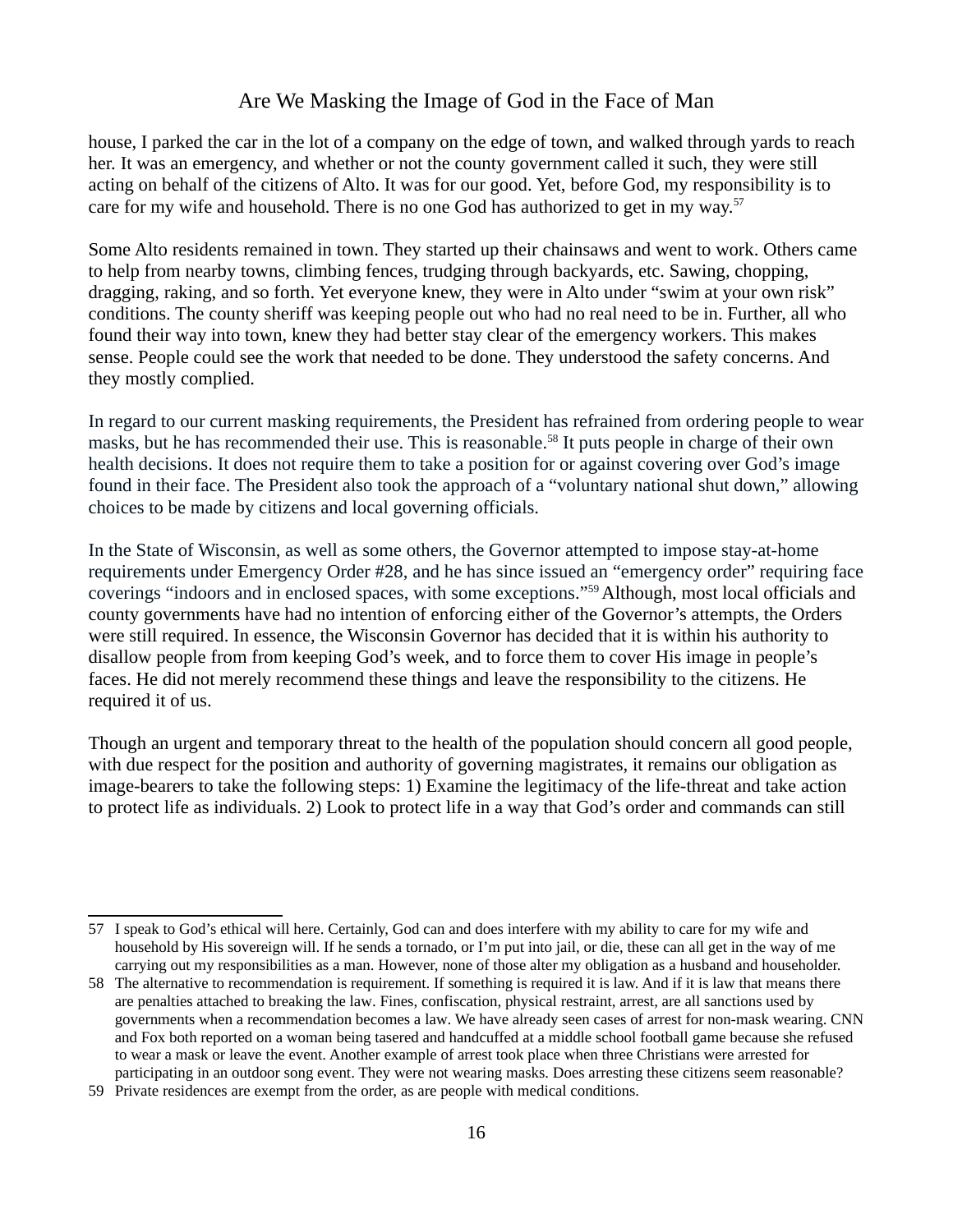be followed. 3) If God has imposed circumstances, by natural disaster,<sup>[60](#page-16-0)</sup> war<sup>[61](#page-16-1)</sup> or governmental edict,<sup>[62](#page-16-2)</sup> which temporarily prevents us from walking within the bounds of His created order, then we pray<sup>[63](#page-16-3)</sup> and take action in order to quickly overcome both and return proper order to society.<sup>[64](#page-16-4)</sup>

#### **God's Order as the Christian's First Obligation**

God's Edenic design must be upheld as our mutually agreed upon purpose. By "mutual" I refer to all governments and its citizens. No people or nation is exempt from this requirement. God has created us and governs us. He is the One to whom all must answer.

It is not the civil magistrate that defines truth and reality. It is not the civil magistrate that decides good law and order. In other words, "Just because you said it, doesn't make it so."

God gives us the limits and boundaries of Law and Order in His Word. But it is the Church, first, who must know that God has ordered all things. Then it is the Church that must teach the civil magistrate God's Word and remind him that His order and Law is supreme. This means that no man or magistrate can change it. God made things as they are and instructed us to obey Him.

My daughter has asked me the question, "Is it proper for people to individually decide when to obey or disobey a governor's order?" I believe the quick answer to the question is, "The individual *always* decides. And he or she always decides in the presence of God."

As Christians we must weigh on the "scale" the civil authority's logic, motive, and plans for implementation of any law, or every emergency order. And if a requirement comes up lacking sufficient respect for God and His Word, then we must decide what to do about it.<sup>[65](#page-16-5)</sup>

<span id="page-16-0"></span><sup>60</sup> See Genesis 41:56-42:3 "So when the famine had spread over all the land, Joseph opened all the storehouses and sold to the Egyptians, for the famine was severe in the land of Egypt. Moreover, all the earth came to Egypt to Joseph to buy grain, because the famine was severe over all the earth. When Jacob learned that there was grain for sale in Egypt, he said to his sons, "Why do you look at one another?" And he said, "Behold, I have heard that there is grain for sale in Egypt. Go down and buy grain for us there, that we may live and not die." So ten of Joseph's brothers went down to buy grain in Egypt."

<span id="page-16-1"></span><sup>61</sup> See 2 Kings 25:1-25 where it describes Nebuchadnezzar's siege against Jerusalem and the severe famine that resulted.

<span id="page-16-2"></span><sup>62</sup> See Exodus 1 and 2. The Hebrew people groaned as they were unable to live and work and worship according to God's order because of the tyranny of their Egyptian masters. They were sorely oppressed under harsh labor. They were required to kill their newborn children. They were slaves and not free men.

<span id="page-16-3"></span><sup>63</sup> See 2 Chronicles 6. This is King Solomon's recipe. The people should pray and repent so that the LORD will restore things to their proper order.

<span id="page-16-4"></span><sup>64</sup> Even in the disputed face covering Emergency Order #1, of Wisconsin's Governor Evers, there is a time limit. The order went into effect on August  $1<sup>st</sup>$ , 2020 and is set to expire on September 28<sup>th</sup>, 2020. In other states, emergency orders have been prolonged after reaching the first expiration date. Perhaps that it the reason for the #1 in the above "Emergency Order." It should also be noted that Governor Evers previously issued a stay-at-home order for the state's citizens. However, the Wisconsin Supreme Court struck that one down.

<span id="page-16-5"></span><sup>65</sup> How far one is willing to obey or disobey may be determined by how much money you will be willing to pay in the form of citations and fines, confiscation of property, jail terms, imprisonments and the like. When Milwaukee pro-lifer's blocked abortion clinic doors back in 1992, those arrested came to be charged as defying state and federal court orders. For some it meant being ticketed for trespassing in the amount of \$200 per ticket. Others, those who were pro-life leaders, spent many months in jail.